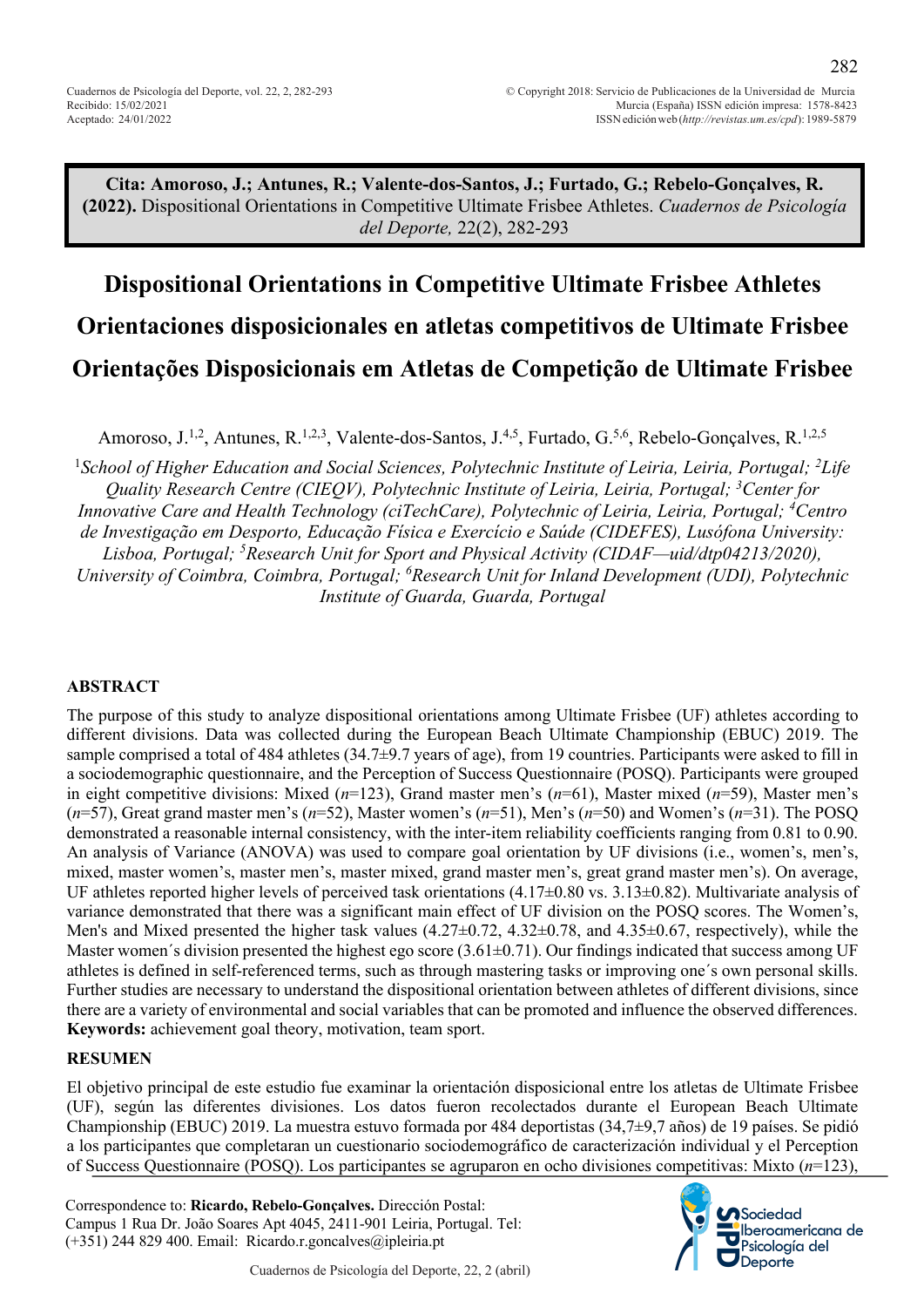Gran máster para hombres (*n*=61), Máster mixto (*n*=59), Máster para hombres (*n*=57), Gran máster para hombres (*n*=52), Máster femenino (*n*=51), Masculino (*n*=50) y Femenino (*n*=31). El POSQ demostró una coherencia interna razonable, con coeficientes de fiabilidad entre elementos que oscilan entre 0.81 y 0.90. Se utilizó un análisis de varianza (ANOVA) para comparar la orientación de la meta por divisiones de UF, es decir, Femenino, Masculino, Mixto, Máster femenino, Máster masculino, Máster mixto, Grand máster masculino, Great grand máster masculino. En promedio, los atletas del UF revelaron niveles más altos de orientación a la tarea percibida (4.17±0.80 frente a 3.13±0.82). El análisis de varianza multivariado demostró que había un efecto principal significativo de la división UF en las puntuaciones POSQ. Las categorías Femenina, Masculina y Mixta presentaron los valores más altos para la tarea (4.27±0.72, 4.32±0.78 y 4.35±0.67, respectivamente), mientras que la división Máster femenino presentó la puntuación más alta para el ego (3.61±0.71). Nuestros resultados indicaron que el éxito entre los atletas del UF se define en términos autorreferenciales, mediante el dominio de tareas o la mejora de sus propias habilidades personales. Se necesitan más estudios para comprender la orientación disposicional entre deportistas de diferentes categorías, ya que existe una diversidad de variables ambientales y sociales que se pueden promover e influir en las diferencias observadas.

**Palabras clave:** teoría del logro de metas, motivación, deportes de equipo.

# **RESUMO**

O principal objetivo deste estudo foi analisar as orientações disposicionais entre atletas de Ultimate Frisbee (UF), de acordo com as diferentes divisões. Os dados foram recolhidos durante o European Beach Ultimate Championship (EBUC) 2019. A amostra foi composta por de 484 atletas (34.7±9.7 anos de idade), de 19 países. Os participantes foram convidados a preencher um questionário sociodemográfico de caracterização individual, e o Perception of Success Questionnaire (POSQ). Os participantes foram agrupados em oito divisões competitivas: Misto (*n*=123), Grand master masculino (*n*=61), Master misto (*n*=59), Master masculino (*n*=57), Great grand master masculino (*n*=52), Master feminino (*n*=51), Masculino (*n*=50) e Feminino (*n*=31). O POSQ demonstrou uma consistência interna razoável, com coeficientes de confiabilidade entre itens variando de 0,81 a 0,90. Uma análise de variância (ANOVA) foi usada para comparar a orientação do objetivo por divisões de UF, ou seja, Feminino, Masculino, Misto, Master feminino, Master masculino, Master misto, Grand master masculino, Great grand master masculino. Em média, os atletas de UF revelaram níveis mais elevados de orientações de tarefas percebidas (4.17±0.80 vs. 3.13±0.82). A análise de variância multivariada demonstrou que houve um efeito principal significativo da divisão de UF nos scores do POSQ. As categorias Feminina, Masculina e Mista apresentaram os maiores valores para a tarefa (4.27±0.72, 4.32±0.78 e 4.35±0.67, respetivamente), enquanto a divisão Master feminina apresentou o maior score para o ego (3.61±0.71). Os nossos resultados indicaram que o sucesso entre os atletas de UF é definido em termos auto-referenciados, através do domínio de tarefas ou da melhoria das próprias habilidades pessoais. Mais estudos são necessários para entender a orientação disposicional entre atletas de diferentes categorias, uma vez que há uma diversidade de variáveis ambientais e sociais que podem ser promovidas e influenciar nas diferenças observadas. **Palavras-chave:** teoria da realização dos objetivos, motivação, desportos coletivos.

# **INTRODUCTION**

The understanding and enhancement of motivation in exercise and sport performance is quite challenging and it has been regularly studied based on the conceptual framework of the self-determination theory (SDT; Deci & Ryan, 1985). This theory focusses on the "why" of a given behavior, considering the determinants and consequences of more or less autonomous and controlled reasons for participation, assuming that there are three basic psychological needs required for optimal functioning and well-being: experienced competence; autonomy and relatedness (Duda, 2013). The SDT assumes that autonomy support is the essential element for satisfying psychological needs (Almagro et al., 2015). Recently, Appleton et al. (2016) proposed a hierarchical conceptualization of the coach-created motivational climate that integrates the major social environmental dimensions emphasized within SDT and Achievement Goal Theory (AGT; Nicholls, 1989). On the other hand, the AGT is a socialcognitive theory that assumes that individual is an

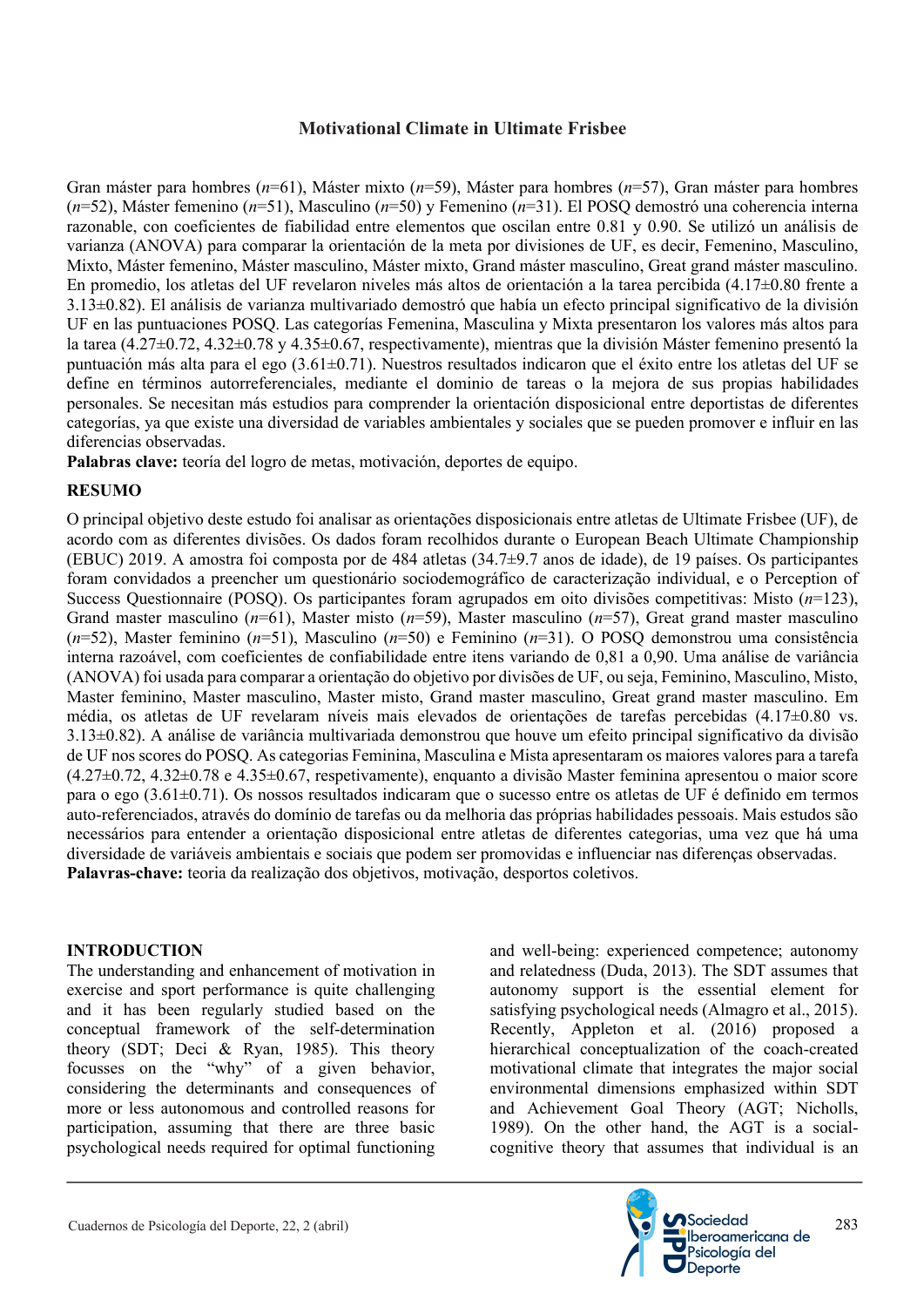intentional, rational goal directed organism and that achievement goals govern achievement beliefs and guide subsequent decision making and behavior in achievement context (Roberts & Treasure 2012). The AGT considers the effects of two major domains: situational and dispositional. Situational determinants of behavior are related with the inherent factors in the context or environment, like the motivational climate created by coaches, for example, while dispositional variables are related with the individual's orientations, that will more likely determine the probability of adopting a certain goal or action.

Nicholls (1979) theory was a useful framework to investigate the motivational effects stemming from the interactions between individuals and environment and was the first achievement motivation theory that provide effective answers about how to sustain optimum motivation for all level of ability (Ntoumanis, 2001; Roberts, 2012). A person state of motivational involvement may be seen to range a continuum from task involvement to ego involvement. Task and ego involvement are fluid and dynamic during a competitive event, and thus, difficult to capture the essence of the correct orientation (Gernigon & Arripe-longueville, 2004). Personal values are relevant in the field of sport, and they point to the importance of instilling human values of selftranscendence (transcending the personal in favor of the collective), transmitting competence and moral values in sport, and promoting task in the athlete, in order to foster prosocial attitudes and reduce unsportsmanlike attitudes during basketball practice (Adell et al., 2019). Elite samples, who persistently seek a level of performance, revealed the joint existence of both orientations is necessary (Bossio, 2009).

Perceptions of the motivational climate are influenced by the nature of relationships with important social agents in the sport setting (Smith et al., 2006). The most important feature of AGT is that individual difference variables (self-schemas, personal theory of achievement, valence, dispositions, goal orientation) and situational variables (motivational climate, emergent schemas) are part of the same theory and are conceptually compatible (Roberts, 2012).

In an attempt to measure whether people are prone to be Ego or Task involved in achievement tasks in sport, i.e., to measure dispositional goal orientations in sport (Biddle et al., 2003), the Perception of Success Questionnaire (POSQ) was proposed by Treasure & Roberts, (1994). Individual's transitory state of task or ego involvement is also dependent on dispositional differences, namely the person's degree of task and ego orientation. Situational and dispositional goal perspectives emerged as the best predictor of the variables targeted (Balaguer et al., 2002). Thus, perceived motivational climate and dispositional goal orientation appear to be two different dimensions of motivation in sport activities (Selfriz et al., 1992). The social context of sport has the potential to provide interaction experiences, which are particularly relevant in team sports (Kavussanu, 2007). Athletes should pursue high collective efficacy standards within their team. A person is carrying out multiple roles in an athlete's motivational atmosphere, evaluative roles, training roles, competitive roles, associate social and emotional needs (Keegan et al., 2011). Also, the sports' own nature and characteristics might influence the dispositional orientations in athletes (Amoroso et al., 2021).

Ultimate Frisbee (UF) is a fast paced, non-contact, mixed team sport played with a flying disc or frisbee (Griggs, 2011; Lam et al., 2021). The official field measures are 64 meters by 37.57 meters with 22.86 meters end zones, and an official match has a duration of 48 minutes, with two 24-minute halves (Caporali, 1988). Gathering attributes of a number of invasion games, such as American football and netball, into a simple, yet demanding game (Spencer-Cavaliere et al., 2017), UF is a self-refereed, tolerance requires players to give up a possible illicit advantage (Crocket, 2015). UF has other distinguishing features when compared to other team sports, such as: self-arbitration, autoregulation, and independent communication, even at world championship level, where players are expected to abide by a code of fair play, Spirit of the Game (Crocket, 2015). The Spirit of the Game (SOTG) translates these characteristics, and to some extent, appear to modulate behaviors, actions, and some psychological aspects of the game (Spencer-Cavaliere et al., 2017). Some aspects of SOTG described since the beginning of the UF (Clark et al., 1981) , such as: i) encouraging highly competitive play, but never at the expense of mutual respect between players; ii) play for pleasure and joy; iii) not accepting actions such as provoking opponents, encouraging intentional aggressions or even "win at all costs" behaviors, seem

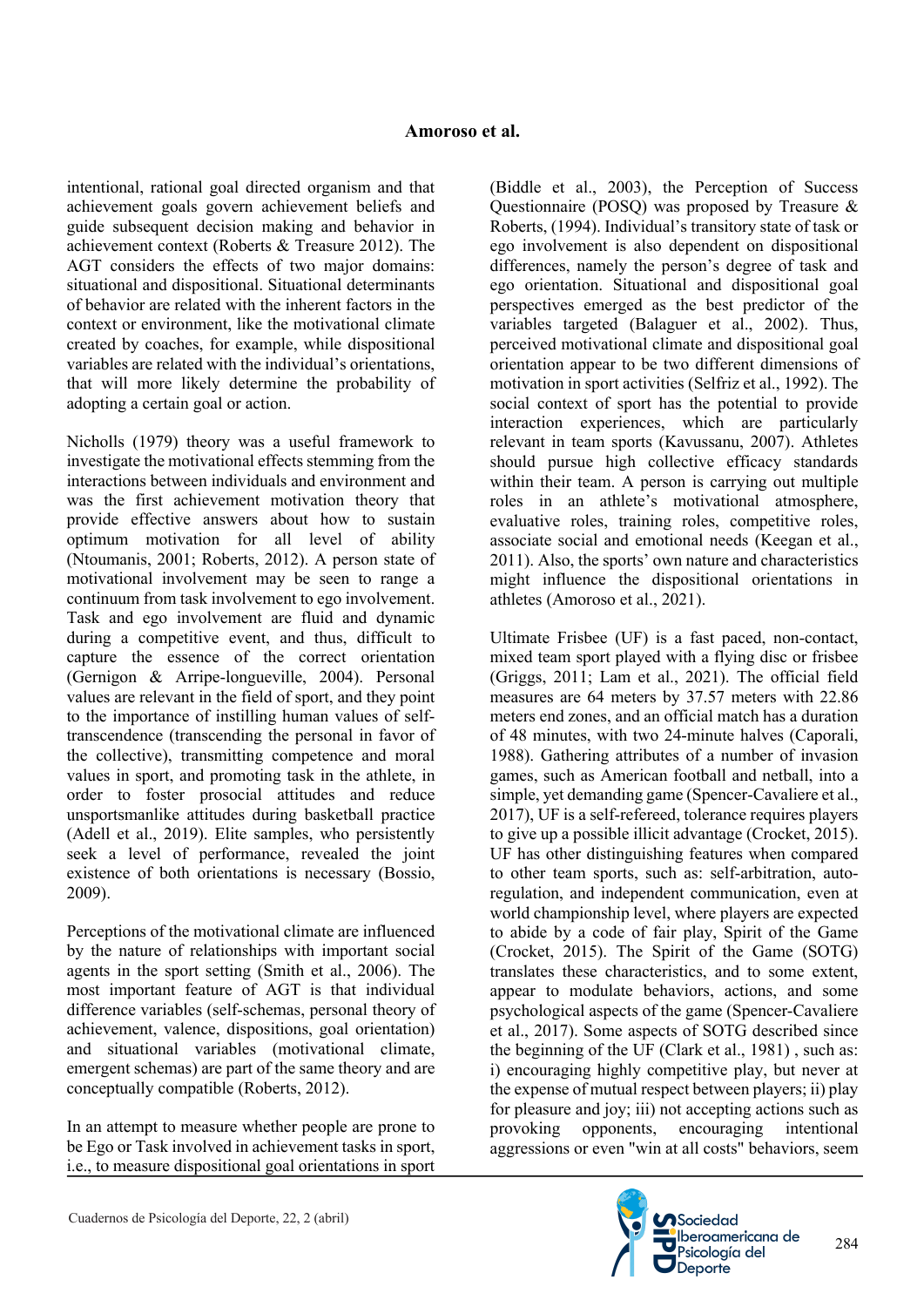to encourage some researchers to understand the psychological dimension of UF (Griggs, 2009, 2011).

However, research on this theme in the context of sport has sought to understand UF athletes related with dispositional orientations. With this in mind, the aim of this study was to analyze the dispositional orientations among UF athletes according to the different playing divisions. Although the relevance of the study of the determinants (motivation) for participation is strong, and particularly the study of dispositional orientations, the assessment of these variables in the specific context of the UF has not yet been carried out. This will be a first rehearsal for that purpose.

# **MATERIALS AND METHODS**

## *Participants*

The European Beach Ultimate Championship (EBUC) 2019 hosted 90 teams from 23 Nations to participate in a total of 8 divisions. The championship was held in Portimão, Portugal, from May  $6^{th}$  to  $11^{th}$ . From the total of 1350 athletes participating in the EBUC 2019, 484 agreed to take part in the present study. Each division is differentiated by age: Women´s <30 years old; Men´s <33 years old; Mixed < 33 years old; Master Women's >30 years old; Master Men's >33 years old; Master Mixed >33 years old (M) >30 years old (F); Grandmaster Men's >40 years old; Great Grandmaster Men's >48 years old.

The Mixed division was the largest with 18 participating teams. This was followed by the Men's and Master Men's divisions, with 14 teams each and followed by the Master Mixed division with 12 teams.

In UF gender ratio is a rule that is defined the number of (F/M) elements entering the field to play the point. The attacking team chooses the number of elements (female / male) to be on the field for that point. With the gender ratio (3:2 or 2:3) at the start of the game, after the first disc flip (disc possession draw), an additional disc flip happens with the winner selecting the gender ratio for the first point. For the second and third points the ratio must be the reverse of the first point. For the fourth and fifth points the ratio must be same as the first point. This pattern of alternating the ratio every two points repeats until the end of the game (WFDF et al., 2009). Grand Master Men's had 10 registered teams, and both Women's and Great Grand Master Men's had eight. The smallest division was Master Women's, with six registered teams. Participants were grouped according to eight competitive divisions (Table 1): mixed (*n*=123), grand master men's (*n*=61), master mixed (*n*=59), master men's (*n*=57), great grand master men's (*n*=52), master women's (*n*=51), men's (*n*=50) and women's  $(n=31)$ .

The participants, representing 19 countries, had an average age of 34.7±9.7 years. Sport experience was expressed as years of participation in competitive UF at the club level, including registration with the respective national associations. Individual training information was obtained by interview on the day of observation and the years of formal national team representations confirmed in consultation with institutional records of the WFDF (Table 2). All athletes participated in regular training sessions (1-4 sessions week<sup>-1</sup>; 30-100 min·session<sup>-1</sup>) with their clubs. The average duration of the national ultimate competitions varies according to the competitive schedules of each national association.

# *Procedures*

A sociodemographic questionnaire, and the Perception of Success Questionnaire (POSQ) were distributed by the "Spirit of the Game" captain in the first meeting, a day before the beginning of the tournament  $(5<sup>th</sup>$  May at 10PM). In this meeting between the research leader and the spirit captains, the need to administer the questionnaires apart from the competition was mentioned. Participants were asked to complete questionnaires alone and in a quite environment. At meeting, instructions on how to fill in the questionnaire were provided, emphasizing that responses would be kept confidential, and answer should be as honest and spontaneous as possible. It was stressed that there were no right or wrong answers. The questionnaires required approximately five minutes to be completed. Due to the specific rules of the UF, we chose to use the questionnaires in English as a standardized language for all participants. To standardize the procedures, we also used the English qualifications, Common European Framework of reference for languages as an advantage. The delivery of the questionnaire was carried out in the end of the tournament in last captain meeting  $(11<sup>th</sup>$  May at 6 PM). The study was conducted in accordance with recognized ethical standards for

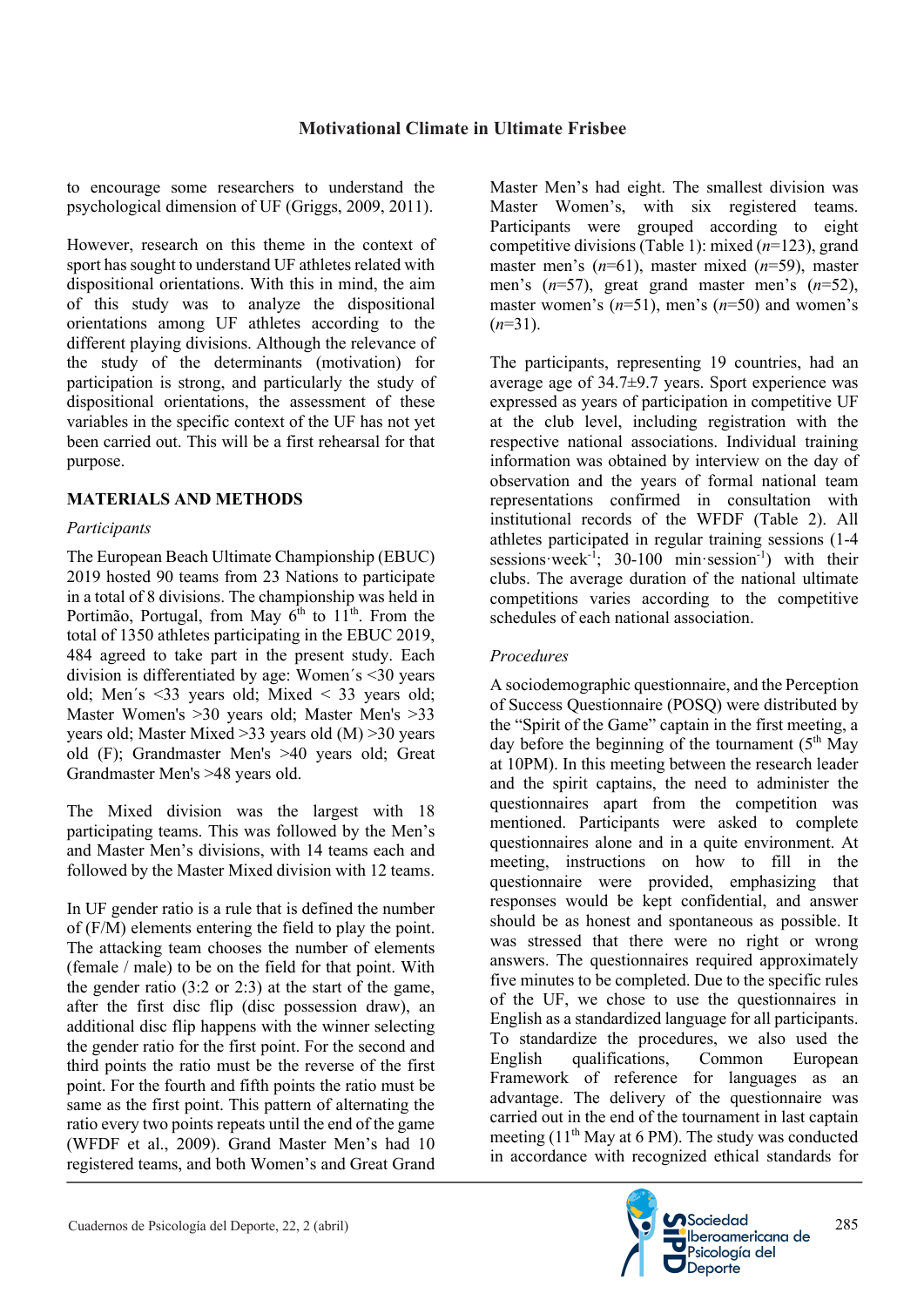### **Amoroso et al.**

research in sports sciences (Harriss et al., 2019) and followed the Declaration of Helsinki produced by the World Medical Association for research with humans.

Participants were fully informed about the nature of the study and the procedures involving data recording.

Participants were voluntary, could withdraw from the study at any time and provided informed consent before the questionnaire's completion. Anonymity was guaranteed.

|                           | Women<br>$,$ s   | Men's            | Mixed            | Master<br>women<br>$,$ s | Master<br>men's  | Master<br>mixed  | Grand<br>master<br>men's | Great<br>grand<br>master<br>men's | Total          |
|---------------------------|------------------|------------------|------------------|--------------------------|------------------|------------------|--------------------------|-----------------------------------|----------------|
| Number of<br>participants | 31               | 50               | 123              | 51                       | 57               | 59               | 61                       | 52                                | 484            |
| Female                    | 31               | $\boldsymbol{0}$ | 64               | 51                       | $\boldsymbol{0}$ | 28               | $\boldsymbol{0}$         | $\boldsymbol{0}$                  | 174            |
| Male                      | $\boldsymbol{0}$ | 50               | 59               | $\boldsymbol{0}$         | 57               | 31               | 61                       | 52                                | 310            |
| Countries                 |                  |                  |                  |                          |                  |                  |                          |                                   |                |
| Austria                   | $\boldsymbol{0}$ | $\boldsymbol{0}$ | 11               | $\boldsymbol{0}$         | $\boldsymbol{0}$ | $\boldsymbol{0}$ | $\boldsymbol{0}$         | 9                                 | 20             |
| Belgium                   | $\boldsymbol{0}$ | $\boldsymbol{0}$ | 18               | $\boldsymbol{0}$         | $\boldsymbol{0}$ | $\boldsymbol{0}$ | 11                       | $\boldsymbol{0}$                  | 29             |
| Currier<br>Island         | 5                | $\boldsymbol{0}$ | 15               | $\boldsymbol{0}$         | 8                | 12               | $\boldsymbol{0}$         | 10                                | 50             |
| Czech<br>Republic         | $\theta$         | $\boldsymbol{0}$ | 13               | $\boldsymbol{0}$         | $\boldsymbol{0}$ | $\boldsymbol{0}$ | $\boldsymbol{0}$         | $\boldsymbol{0}$                  | 13             |
| Denmark                   | 1                | $\boldsymbol{0}$ | $\boldsymbol{0}$ | 13                       | $\boldsymbol{0}$ | $\boldsymbol{0}$ | $\boldsymbol{0}$         | $\boldsymbol{0}$                  | 14             |
| Finland                   | $\theta$         | $\theta$         | $\theta$         | $\mathbf{0}$             | $\mathbf{0}$     | 15               | $\boldsymbol{0}$         | 1                                 | 16             |
| France                    | $\boldsymbol{0}$ | $\boldsymbol{0}$ | 1                | $\mathbf{0}$             | 14               | $\boldsymbol{0}$ | 5                        | 7                                 | 27             |
| <b>Great Britain</b>      | 9                | $\theta$         | $\theta$         | 13                       | 2                | $\mathbf{1}$     | 10                       | $\overline{0}$                    | 35             |
| Germany                   | $\boldsymbol{0}$ | 10               | 13               | 15                       | $\boldsymbol{0}$ | $\boldsymbol{0}$ | $\boldsymbol{0}$         | 8                                 | 46             |
| Ireland                   | $\theta$         | 14               | $\theta$         | $\theta$                 | 13               | $\theta$         | $\theta$                 | $\theta$                          | 27             |
| Italy                     | $\boldsymbol{0}$ | 10               | 12               | $\boldsymbol{0}$         | $\overline{4}$   | $\theta$         | 8                        | $\theta$                          | 34             |
| Latvia                    | 13               | $\theta$         | $\mathbf{0}$     | $\theta$                 | $\mathbf{0}$     | $\theta$         | $\theta$                 | $\theta$                          | 13             |
| Luxembourg                | $\boldsymbol{0}$ | $\boldsymbol{0}$ | 14               | $\boldsymbol{0}$         | $\theta$         | $\boldsymbol{0}$ | $\boldsymbol{0}$         | $\theta$                          | 14             |
| Poland                    | $\theta$         | $\theta$         | $\mathbf{0}$     | $\theta$                 | $\theta$         | 8                | $\theta$                 | $\theta$                          | 8              |
| Portugal                  | $\boldsymbol{0}$ | 14               | 13               | $\theta$                 | $\mathbf{0}$     | 10               | 15                       | $\boldsymbol{0}$                  | 52             |
| Spain                     | $\boldsymbol{0}$ | $\boldsymbol{0}$ | $\boldsymbol{0}$ | $\mathbf{0}$             | 7                | $\boldsymbol{0}$ | $\boldsymbol{0}$         | $\boldsymbol{0}$                  | $\overline{7}$ |
| Sweden                    | $\theta$         | $\overline{c}$   | $\theta$         | 10                       | $\theta$         | $\boldsymbol{0}$ | $\boldsymbol{0}$         | 17                                | 29             |
| Switzerland               | 3                | $\boldsymbol{0}$ | 1                | $\boldsymbol{0}$         | 9                | 13               | 12                       | $\mathbf{0}$                      | 38             |
| Ukraine                   | 0                | $\boldsymbol{0}$ | 12               | $\boldsymbol{0}$         | $\boldsymbol{0}$ | $\boldsymbol{0}$ | $\boldsymbol{0}$         | $\boldsymbol{0}$                  | 12             |

**Table 1.** Number of participants per sex and UF division (*n*=484).

#### *Instruments*

A sociodemographic questionnaire was also applied (to collect data on nationality, chronological age, gender, sport experience, national team experience, weekly training sessions and weekly training volume). Perception of Success Questionnaire (POSQ) is considered one of the best scales to meet the conceptual criteria of measure orthogonal achievement goals in sport (Duda & Whitehead, 1998). This instrument was prepared to measure the dispositional orientation of the achievement goals within the sports environment. Participants were asked to respond to the POSQ (Roberts et al., 1998), which includes 12 items like "when playing ultimate, I feel most successful when…" by circling one of the letters to the right of the statement that best indicates how you feel. A = strongly agree;  $B = ...$ ;  $C =$  Neutral;  $D = ...$ ;  $E =$  Strongly disagree for the composite reliability value of each sub-scale. The confirmatory factor analyses performed by Roberts et al. (1998) revealed that the POSQ is a reliable and valid instrument to

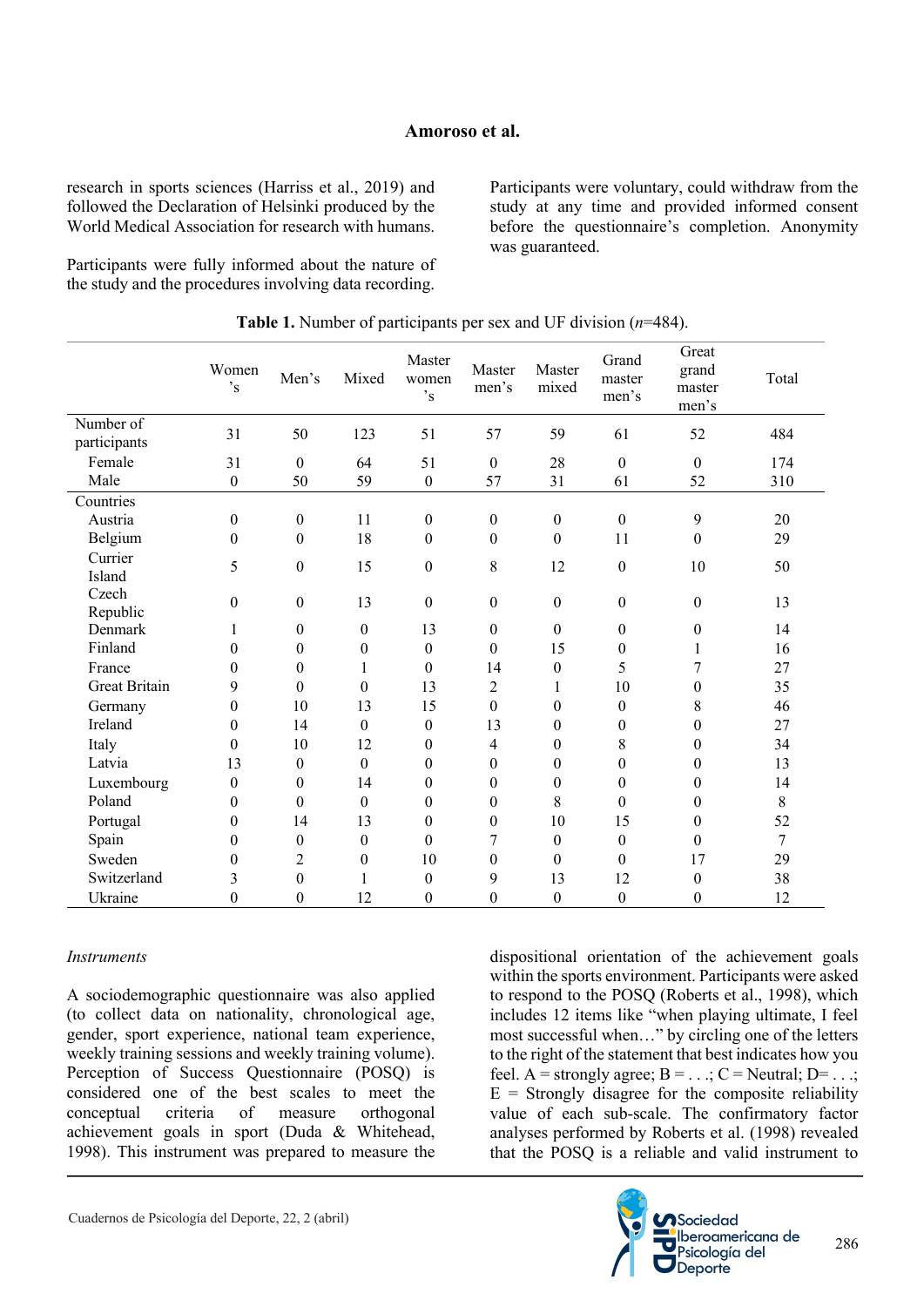measure achievement goal orientations in the context of sport and physical activity, both in adults and in children.

|                          |       | Range |      |       | Standard              |           |
|--------------------------|-------|-------|------|-------|-----------------------|-----------|
|                          | Unit  | Min   | Max  | Value | 95% CI                | deviation |
| Chronological age        | years | 18.0  | 59.4 | 34.7  | 33.1 to 36.2          | 9.7       |
| Sport experience         | years |       |      | 8.1   | 7.6 to 8.6            | 3.1       |
| National team experience | years |       |      | 3.6   | $3.0 \text{ to } 4.1$ | 3.3       |
| Weekly training sessions | n     |       | 4    | 2.0   | $1.9 \text{ to } 2.1$ | 0.8       |
| Weekly training volume   | min   | 30    | 400  | 191.3 | 178.8 to 204.6        | 82.8      |

**Table 2.** Descriptive statistics for chronological age and training information for the total sample.

#### *Statistical Analysis*

Descriptive statistics were calculated for training information and each subscale of the POSQ. The Cronbach's Alpha values were computed and used as a measure of reliability. An analysis of Variance (ANOVA) was used to compare dispositional orientations by UF divisions (i.e., women's, men's, mixed, master women's, master men's, master mixed, grand master men's, great grand master men's). Alpha level was set at 0.05. If a comparison was significant among UF divisions, pairwise comparisons with Tukey's honestly significant difference test was used to identify which groups differed. Statistical analyses

were done with SPSS version 27.0 (SPSS Inc., IBM Company, N.Y., USA).

#### **RESULTS**

Descriptive statistics for the total sample on the subscales of POSQ are presented in Table 3. On average, UF athletes reported higher levels of perceived task orientations. The POSQ demonstrated reasonable internal consistency (values of  $\alpha$  = 0.90 and  $\alpha$  =0.81 for Task and Ego orientation, respectively) for the examined sample.

|  |  | <b>Table 3.</b> Descriptive statistics and internal consistency of the POSO subscales for the total sample. |
|--|--|-------------------------------------------------------------------------------------------------------------|
|  |  |                                                                                                             |

|      |     | Range |                 |              | Standard  | Cronbach's |  |
|------|-----|-------|-----------------|--------------|-----------|------------|--|
|      | Min | Max   | Value           | 95% CI       | deviation | Alpha      |  |
| Task |     |       | 4.1             | 4.10 to 4.24 | 0.80      | 0.90       |  |
| Ego  |     |       | າ 1າ<br>ن 1 ، ب | 3.05 to 3.20 | 0.83      | 0.81       |  |

Comparisons between UF divisions on the POSQ subscales are presented in Table 4. Scores demonstrated that there was a significant main effect for UF division. When we analyse the data referring to the eight divisions, the mixed division presents the higher task score, while the Master women´s division presents the highest ego value. For the task subscale, the three divisions (women's, Men's and Mixed) have

the highest values, and mixed athletes scored significantly higher than grand master men's. As for the ego subscale: Men's scored significantly higher than grand master men's and great grand master men's; and master women's score significantly higher than women's, mixed, master mixed, master men's, grand master men's and great grand master men's.

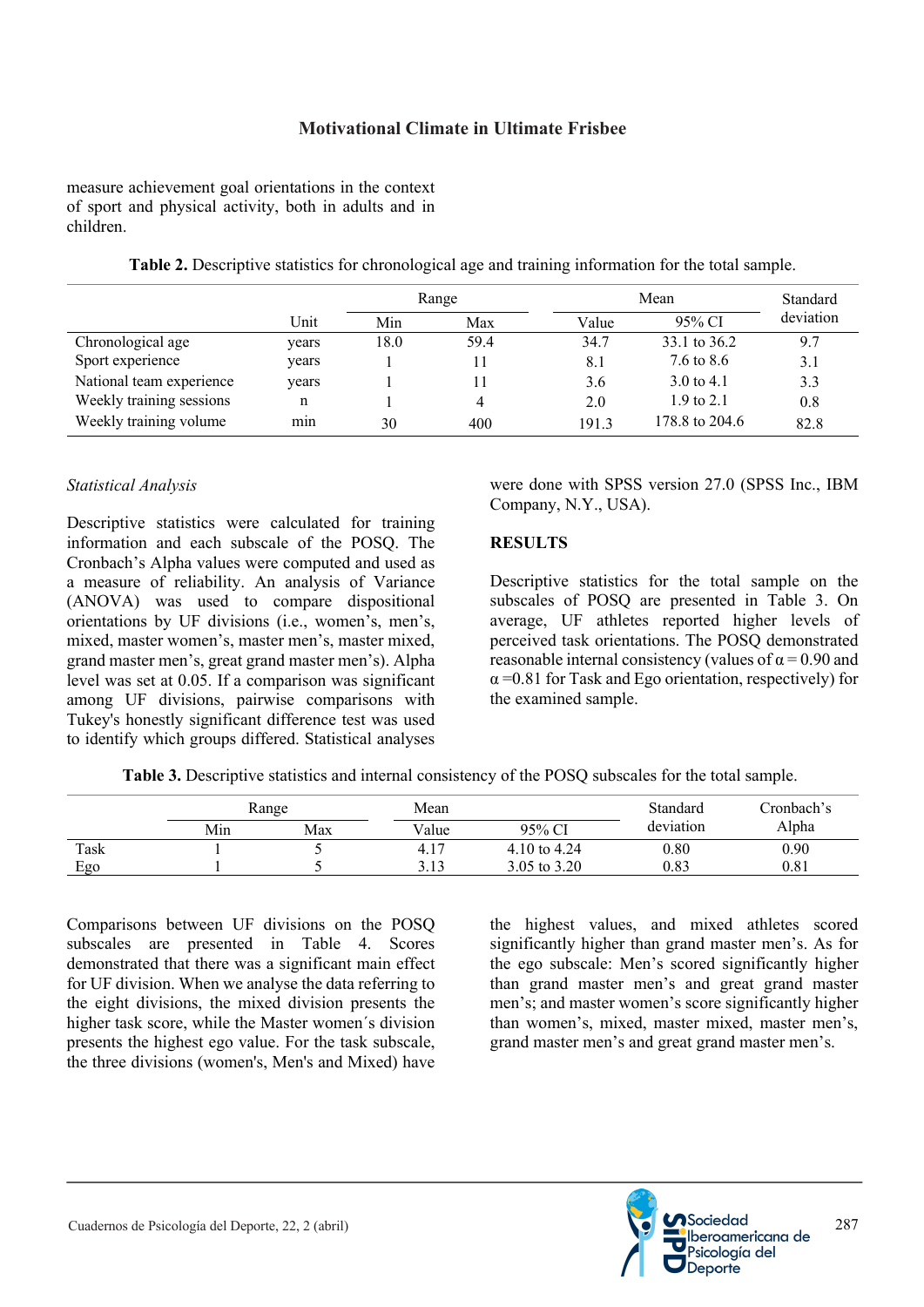#### **Amoroso et al.**

| Table 4. Means and standard deviations by UF divisions on the subscales of POSQ and results of ANOVAs. |  |  |  |  |  |
|--------------------------------------------------------------------------------------------------------|--|--|--|--|--|
|                                                                                                        |  |  |  |  |  |

|     | Women's                                                                                                              | Men's | Mixed | Master<br>women's | Master<br>men's | Master<br>mixed | Grand<br>master<br>men's | Great<br>grand<br>master<br>men's                                                                                             | F    |         |
|-----|----------------------------------------------------------------------------------------------------------------------|-------|-------|-------------------|-----------------|-----------------|--------------------------|-------------------------------------------------------------------------------------------------------------------------------|------|---------|
|     | Task $4.27\pm0.72$ $4.32\pm0.78$ $4.35\pm0.67$ $4.14\pm0.94$ $4.00\pm0.81$ $4.08\pm0.82$ $3.91\pm0.83$ $4.14\pm0.80$ |       |       |                   |                 |                 |                          |                                                                                                                               | 2.71 | < 0.01  |
| Ego |                                                                                                                      |       |       |                   |                 |                 |                          | $2.91\pm0.67$ 3.39 $\pm$ 0.97 3.11 $\pm$ 0.84 3.61 $\pm$ 0.71 3.13 $\pm$ 0.76 3.12 $\pm$ 0.67 2.91 $\pm$ 0.87 2.82 $\pm$ 0.77 | 5.54 | < 0.001 |

 $a$  mixed  $>$  grand master men's;

 $<sup>b</sup>$  women's < master women's;</sup>

 $\text{c}$  men's > grand master men's & great grand master men's;

 $d$  mixed  $\leq$  master women's;

<sup>e</sup> master women's > women's; mixed; master mixed; master men's; grand master men's & great grand master men's;

f master men's  $\leq$  master women's;

 $\frac{g}{g}$  master mixed  $\leq$  master women's;

<sup>h</sup> grand master men's < men's & master women's;

 $\frac{1}{1}$  great grand master men's  $\le$  men's & master women's

#### **DISCUSSION**

Although competition is an integral feature of sport, and to date, the distinction of this contexts has been largely overlooked in achievement goal research. The aim of this original study was to analyze dispositional orientations among Ultimate Frisbee (UF) athletes according to different divisions. UF athletes surveyed in this study revealed greater task-involving orientation. The variation of achievement goal orientations among UF athletes according to playing division revealed that mixed division athletes were more task-oriented than the other´s divisions.

Task-involving climate is positively evaluated by athletes, further as demonstrated in several research studies, which is related to various positive consequences, as enjoyment or effort (Almagro et al., 2015; Vazou et al., 2005). Previous evidence showed that for task-involving climate the strongest indicator is having an important role in individual sports, while in team sports it is cooperative learning (Castro-Sánchez et al., 2018). According to the same authors, this significant and inverse relationship between motivational climate and individual and team sports is particularly highlighted by the greater group cohesion among team sports players. Nonetheless, even in collective sports the categorization according to competitive group could be a source of differentiation.

Our results observed a division-associated variation in dispositional orientation among UF athletes. This result is an interesting indicator about the possibility of athletes participating in mixed divisions, including both men and women in the team, perceive their performance by more self-referenced criteria. However, these indicators are not confirmed by comparing with the other divisions. The question arises whether mixed teams are more task-involving than the master´s and grand masters divisions, where age / experience can be a differentiating element. It has been suggested by van de Pol et al. (2012) that perceived motivational climate may be a more individual-level construct, rather than team-level. Consequently, the variability in perceived climate in sport could be better understood considering the athletes intra-individual experiences across training and competition, although the present study only focused on competition. Regarding the ego-involving, Master Women´s division scored significantly higher than the other division´s. According to a previous study (Kavussanu, Seal, and Phillips, 2006), as athletes emerge in the sports system, there is an increase in the emphasis over competitive aspects and normative skills, which may explain a trend for a higher ego-involving.

For the task subscale, the three most competitive divisions (women's, Men's and Mixed) present the highest values. UF is somewhat unusual as a team sport insofar as it is self-refereed even at world championship level, and athletes are expected to abide by a code of fair play, Spirit of the Game (Crocket, 2015). The individual features of UF as a team sport, could be capable to improve motivational climate. In

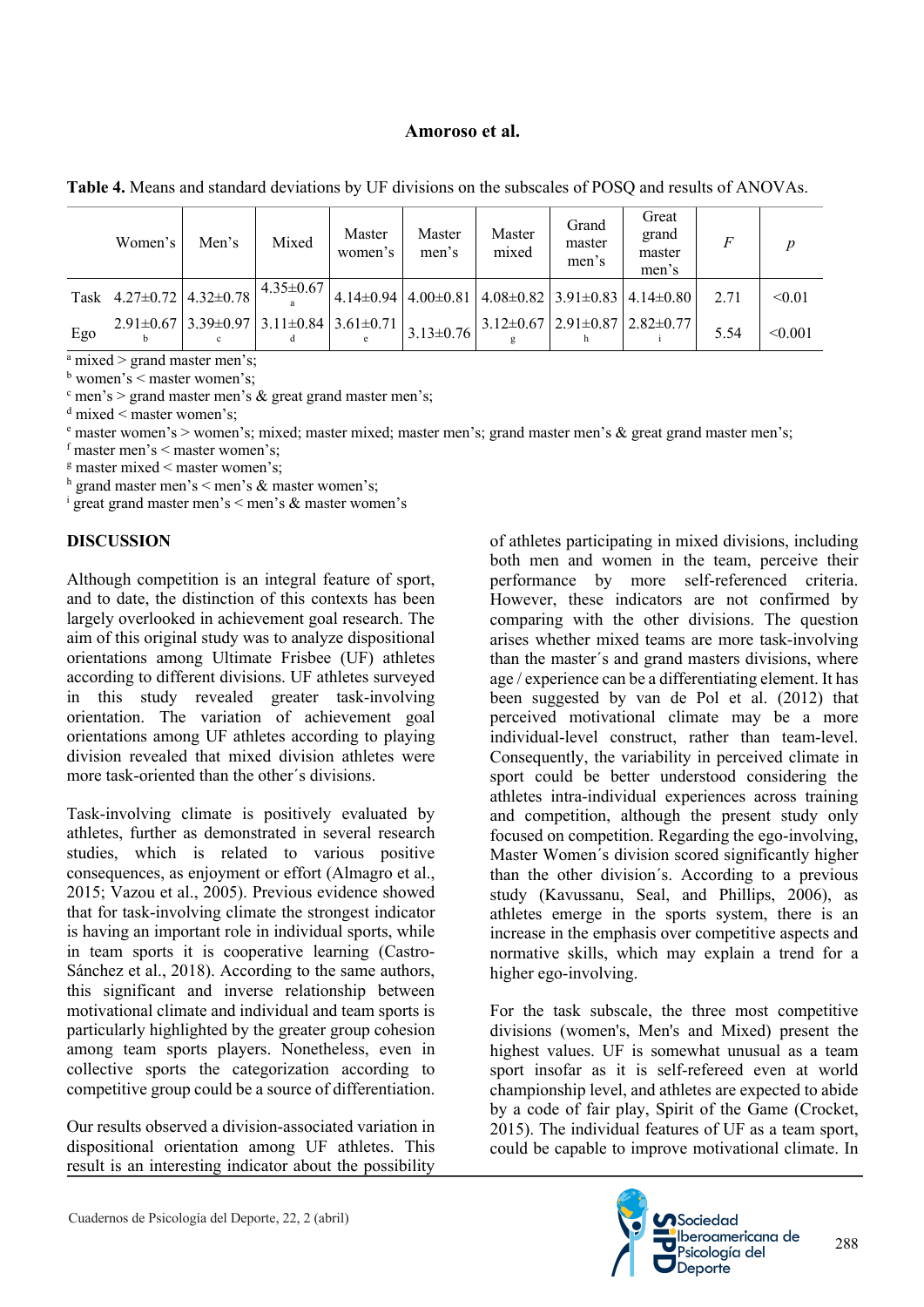fact, several authors suggested that task-involving climate is positively associated with moral variables (Boardley & Kavussanu, 2010; Cervelló et al., 2004; Gonçalves et al., 2010; Kavussanu & Ntoumanis, 2003), collective efficacy (Domínguez-Escribano et al., 2017), cooperation (Lameiras et al., 2014), and positive experiences in sport (MacDonald, Dany J.; Côté, Jean; Eys, Mark; and Deakin, Janice, 2011). The results suggest that UF highlights a culture focused on self-assessment and communication, with a variety of environmental and social dynamics. A task-involving climate is created when the focus is on personal skill development regardless of how others perform (Macdonald et al., 2011). Task-involving climate provides an important intervention information to professionals whose responsibility is to lead the team to achieve task orientation goals such as coaches, and physical education teachers. According to Kavussanu, Seal, and Phillips (2006) there is evidence to suggest that achievement goals and the motivational climate play an important role in the various aspects of morality. It is possible that these variables suffer changes over the ages, and that these changes have implications for the social behavior of athletes. The same authors state that as athletes emerge in the sports system, there is an increased emphasis on competitive aspects and normative skills, with older athletes being able to perceive a motivational climate that is more ego-oriented than task-oriented, and thus, the likelihood of engaging in inappropriate behavior is higher. In UF, self-refereeing creates a form of ideological social control whereby rule violations and disputes are dealt with through a well-established 'ritual' of resolution between any two given players in a way that maximizes game flow (Griggs, 2011). Further, transformational leadership and highlight the utility of examining leadership behaviors, a fruitful area of research that has the potential to influence positively on many aspects of team functioning and performance (Callow et al., 2009).

Certain limitations of the current study should not be overlooked. First, we examined the theories from a quantitative perspective. Qualitative research would be useful for enlightening the formulation of flow experiences in a sport setting and its relationship to an athlete's goal orientations. The choice of survey language should be primarily determined by respondent's language proficiencies (Anne-Wil Harzing et al., 2011). Unfortunately, it was not possible to find all the native languages validated questionnaires of participants in EBUC. So, a uniform version in the English language was used. Secondly, and although a variation associated to group categorization was noted in the present study, it is not possible to clearly explain these differences since there are several factors that might influence the athlete's perception, such as age, experience, gender, or coaching motivational climate. in dispositional orientation was noted. It would be also of interest for future research to examine mixed teams in others team sports competition. This knowledge could provide athletes the opportunities to better recognize their needs and feelings. For example, in the design of a training session, the coach can give athletes the challenge to play with all team. Feedback must be focused on the developmental process and effort and not in sport results or any normative reference, something that is highly promoted during UF competitions or training. So, coaches can help athletes to focus on mastery instead of results. If coaches are not aware to highlight the best attitudes after good performances, it is possible to lose the opportunity to enhance the athlete perception of sport achievement. Therefore, we encourage coaches to balance team's ratio, to promote a good teamwork. As a self-refereed team-sport, UF has the potential to promote teamwork, task cohesion, leadership, and increase friendshipapproach goals (Amoroso et al., 2021). It will be important to monitor these variables through time and in the context of training. Thus, it may provide useful data for the improvement of the profession and for the following investigations (Chirivella, 2016; Romero et al., 2018). Finally, future research could extend the current study by examining the effects of team competition on SOTG and performance as a function of group size, with the same or larger groups than employed here.

#### **CONCLUSION**

In conclusion, we have provided evidence to indicate that high task orientations of Ultimate Frisbee athletes define success in self-referenced terms, such as through mastering tasks or improving one's own personal skills. Different divisions were differentially influence by dispositional orientations, mixed division presents the higher task score, while the Master women´s division presents the highest ego value. For the task subscale, the three divisions (women's, Men's

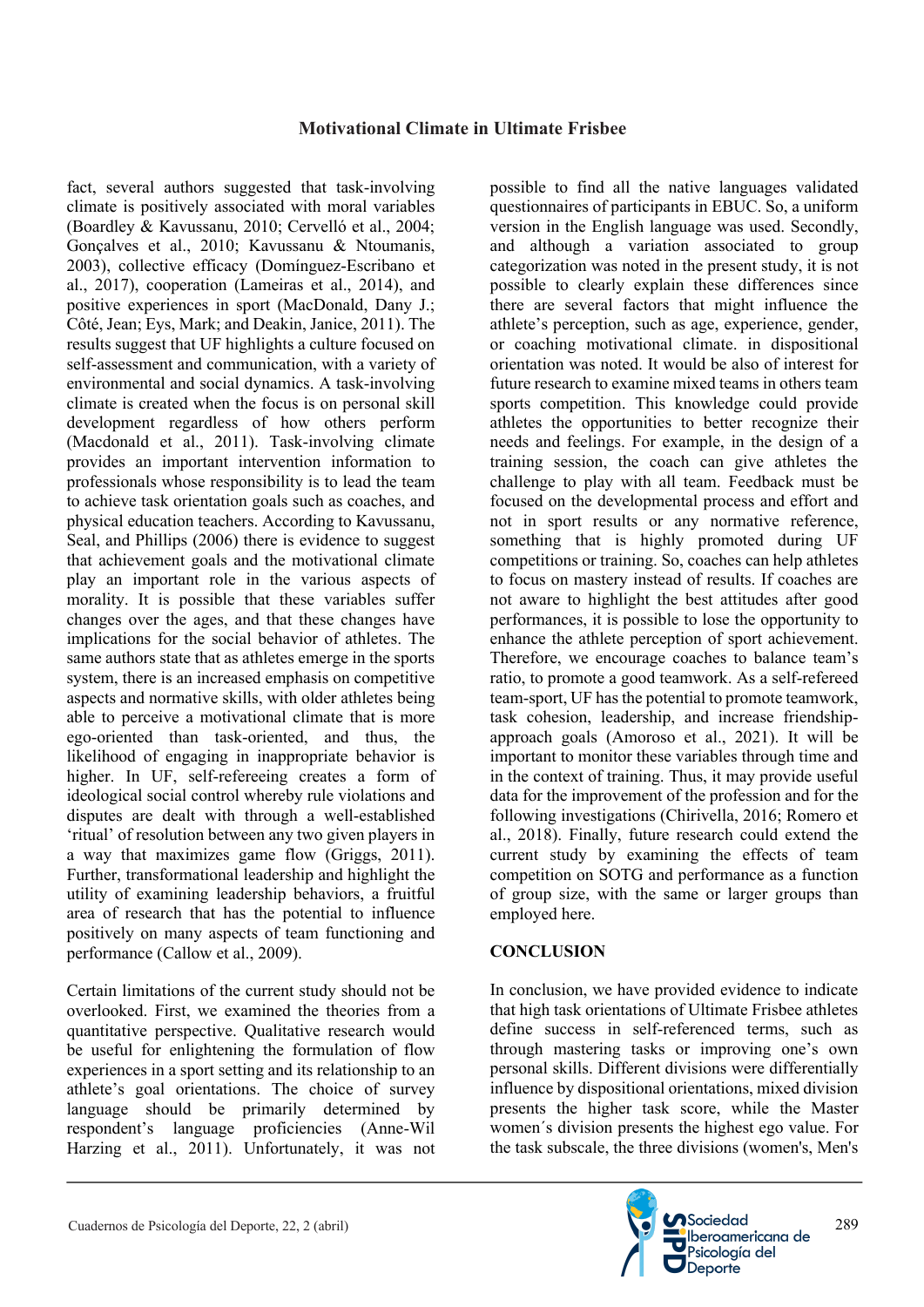and Mixed) have the highest scores. There are a variety of environmental and social variables that can influence the observed differentiated dispositional orientation between athletes of different divisions. It would be of interest to understand these differences by isolating some of these variables (e.g., age, gender, experience, training volume, or coach-created motivational climate).

# **PRACTICAL IMPLICATIONS**

Findings from this study can be used to empower coaches to value and pursue a culture focused on selfassessment and communication, with a variety of environmental and social dynamics. As a self-refereed team-sport, UF has the potential to promote teamwork, task cohesion, leadership, and increase friendshipapproach goals in different sports.

# **ACKNOWLEDGMENTS**

We would like to thank the to the WFDF - World flying disc federation for all the support, and to the Erasmus + Project Villages on Move Network (VOMNET) with number 603120-EPP-1-2018-1-FI-SPO-SSCP, and by the Portuguese Foundation for Science and Technology, I.P., Grant/Award Number UIDB/04748/2020. Many thanks to our research team for all effort and contributions.

# **CONFLICTS OF INTEREST**

No potential conflict of interest was reported by all authors.

# **CONTRIBUTORS**

José Amoroso and João Valente-dos-Santos participated in the design of the scope. Ricardo Rebelo-Gonçalves focused on the introduction, methodology and discussion sections. Guilherme Furtado and Raul Antunes reviewed and edited the manuscript. João Valente-dos-Santos also worked in the methodology and results. All authors contributed with their expertise for the final version of the manuscript.

# **REFERENCES**

1. Adell, F. L., Castillo, I., & Álvarez, O. (2019). Personal and sport values, goal orientations, and moral attitudes in youth basketball. Revista de Psicologia Del Deporte, 28(3), 100–105.

- 2. Almargo, B., Bunuel, P., Moreno-Murcia, J., & Spray, C. (2015). Motivational factors in young spanish athletes: A qualitative focus drawing from Self-Determination theory and Achivemente Goal perspectives. The Sport Psychologist, 29, 15-28. doi:10.1123/tsp.2013-0045
- 3. Álvarez, O., Walker, B., & Castillo, I. (2018). Examining motivational correlates of mental toughness in Spanish athletes. / Examinando correlatos motivacionales de la dureza mental en deportistas españoles. Cuadernos de Psicología Del Deporte, 18(1), 141–149. http://ezproxy.baylor.edu/login?url=http://search. ebscohost.com/login.aspx?direct=true&db=s3h& AN=128707849&site=ehost-live&scope=site
- 4. Amoroso, J.P., Rebelo-Gonçalves, R., Antunes, R., Coakley, J., Teques, P., Valente-dos-Santos, & Furtado, G.E. (2022). Teamwork: a systematic review of implications from Psychosocial constructs for research and practice in the performance of Ultimate Frisbee games. Frontiers in Psychology. doi: 10.3389/fpsyg.2021.712904
- 5. Anne-Wil Harzing, Reiche, B. S., & Pudelko, M. (2011). Challenges in International Survey Research: a Review With Illustrations and Suggested Solutions for Best Practice. European Journal of International Management.
- 6. Appleton, P., Ntoumanis, N., Quested, E., Viladrich, C., & Duda, J. (2016). Initial validation of the coach-created Empowering and Disempowering Motivational Climate Questionnaire (EDMCQ-C). Psychology of Sport and Exercise, 22, 53-65. doi:10.1016/j.psychsport.2015.05.008
- 7. Balaguer, I., Duda, J. L., Atienza, F. L., & Mayo, C. (2002). Situational and dispositional goals as predictors of perceptions of individual and team improvement, satisfaction and coach ratings among elite female handball teams. Psychology of Sport and Exercise, 3(4), 293–308. https://doi.org/10.1016/S1469-0292(01)00025-5
- 8. Biddle, S. J. H., John Wang, C. K., Kavussanu, M., & Spray, C. M. (2003). Correlates of achievement goal orientations in physical activity: A systematic review of research. European



290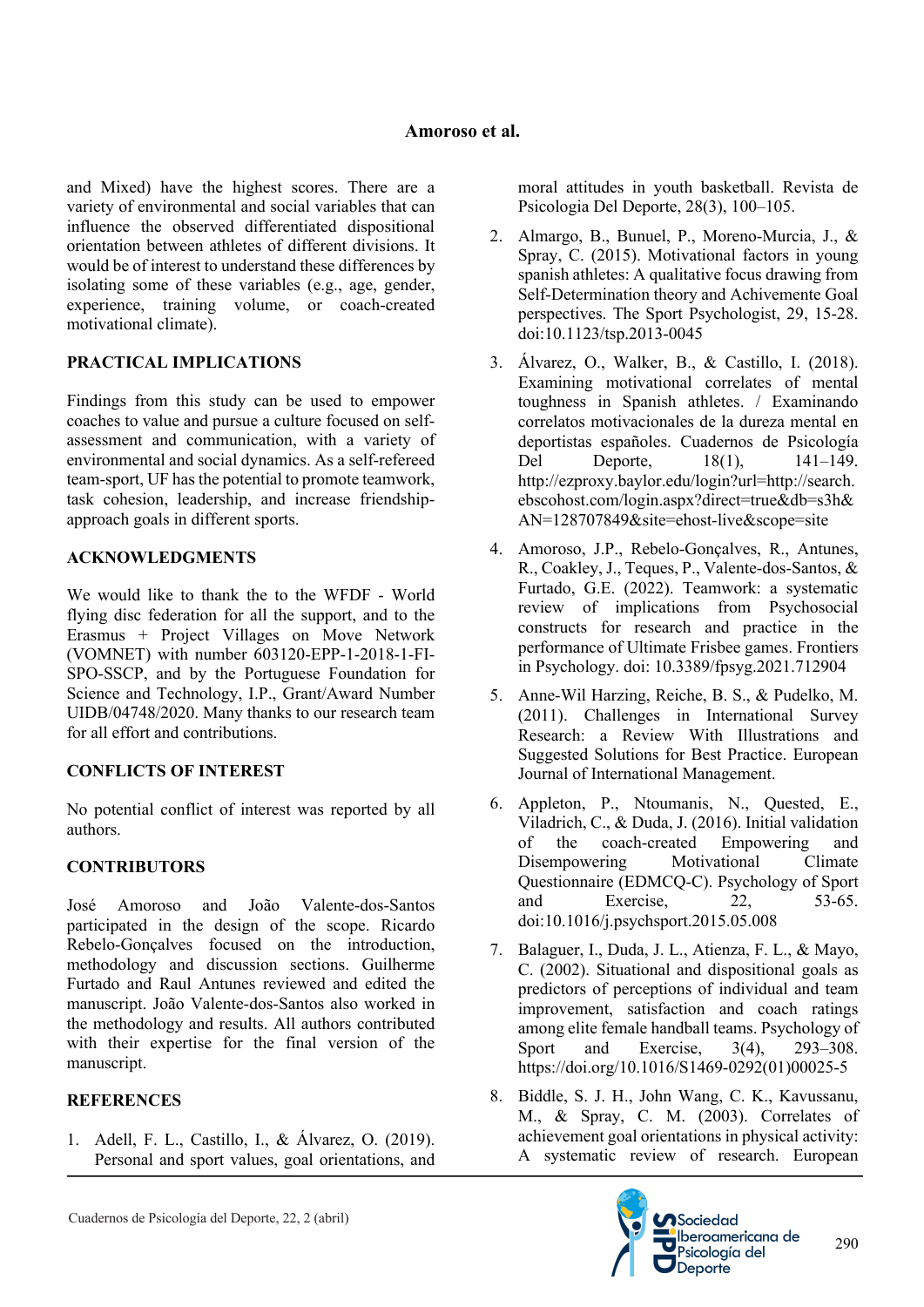Journal of Sport Science, 3(5), 1–20. https://doi.org/10.1080/17461390300073504

- 9. Bond, M. H., & Yang, K. S. (1982). Ethnic affirmation versus cross-cultural accommodation: The Variable Impact of Questionnaire Language on Chinese Bilinguals from Hong Kong. Journal of Cross-Cultural Psychology, 13(2), 169–185. https://doi.org/10.1177/0022002182013002003
- 10. Bossio, M. R. (2009). Lima motivational y orientacion de meta em futebolistas peruanos de primera division. 9, 5-19.
- 11. Callow, N., Smith, M. J., Hardy, L., Arthur, C. A., & Hardy, J. (2009b). Measurement of transformational leadership and its relationship with team cohesion and performance level. Journal of Applied Sport Psychology, 21(4), 395– 412. https://doi.org/10.1080/10413200903204754
- 12. Caporali, J. M. (1988). The Ultimate Alternative. Journal of Physical Education, Recreation & Dance, 59(7), 98–103. https://doi.org/10.1080/07303084.1988.1060626 4
- 13. Castro-Sánchez, M., Zurita-Ortega, F., Chacón-Cuberos, R., López-Gutiérrez, C. J., & Zafra-Santos, E. (2018). Emotional intelligence, motivational climate and levels of anxiety in athletes from different categories of sports: analysis through structural equations. International journal of environmental research and public health, 15(5), 894. https://doi.org/10.3390/ijerph15050894
- 14. Cervelló Gimeno, E., Escartí, A., & Balagué Gea, G. (1999). Relaciones entre la orientación de meta disposicional y la satisfacción con los resultados deportivos, las creencias sobre las causas de éxito en deporte y la diversión con la práctica. Revista de Psicología del deporte, 8(1), 0007-19.
- 15. Chirivella, E. C. (2016). La especialidad profesional en Psicología del Deporte. Revista de Psicología aplicada al Deporte y al Ejercicio Físico, 1(1), 2.
- 16. Clark, E., Hamilton, R., & Bowden, R. (1981). Ultimate Frisbee. Journal of Physical Education and Recreation, 52(9), 56–58. https://doi.org/10.1080/07303084.1981.1063106 5
- 17. Crocket, H. (2015). Foucault, flying discs and calling fouls: Ascetic practices of the self in ultimate frisbee. Sociology of Sport Journal, 32(1), 89–105. https://doi.org/10.1123/ssj.2013- 0039
- 18. Cumming, J., Hall, C., Harwood, C., & Gammage, K. (2002). Motivational orientations and imagery use: A goal profiling analysis. Journal of Sports Sciences, 20(2), 127–136. https://doi.org/10.1080/026404102317200837
- 19. Domínguez-Escribano, M., Ariza-Vargas, L., & Tabernero, C. (2017). Motivational variables involved in commitment of female soccer players at different competitive levels. Soccer and Society, 18(7), 801–816. https://doi.org/10.1080/14660970.2015.1067789
- 20. Duda, J. (2013). The conceptual and empirical foundations of Empowering Coaching™: Setting the stage for the PAPA project. International Journal of Sport and Exercise Psychology, 11(4), 311-318. doi:10.1080/1612197X.2013.839414
- 21. Edi, F. R. (n.d.). Inovação e Formação de Treinadores Desporto, Inovação e Formação de Treinadores.
- 22. Fransen, K., Vanbeselaere, N., Exadaktylos, V., Broek, G. Vande, de Cuyper, B., Berckmans, D., Ceux, T., de Backer, M., & Boen, F. (2012). "Yes, we can!": Perceptions of collective efficacy sources in volleyball. Journal of Sports Sciences,  $30(7)$ , 641–649. https://doi.org/10.1080/02640414.2011.653579
- 23. Gernigon, C., & Arripe-longueville, F. (2004). on Goal Involvement States in Sport. Education, 572–596.
- 24. Gould, D., & Pick, S. (1995). Sport Psychology: The Griffith Era, 1920-1940 Developments in Sport Psychology: 1920-1940. The Sport Psychologzst, 9, 391–405.
- 25. Griggs, G. (2009). 'When a ball dreams, it dreams it's a Frisbee': the emergence of aesthetic appreciation within Ultimate Frisbee. Sport in Society, 12(10), 1317–1326. https://doi.org/10.1080/17430430903204827
- 26. Griggs, G. (2011). "This must be the only sport in the world where most of the players don't know the rules": Operationalizing self-refereeing and

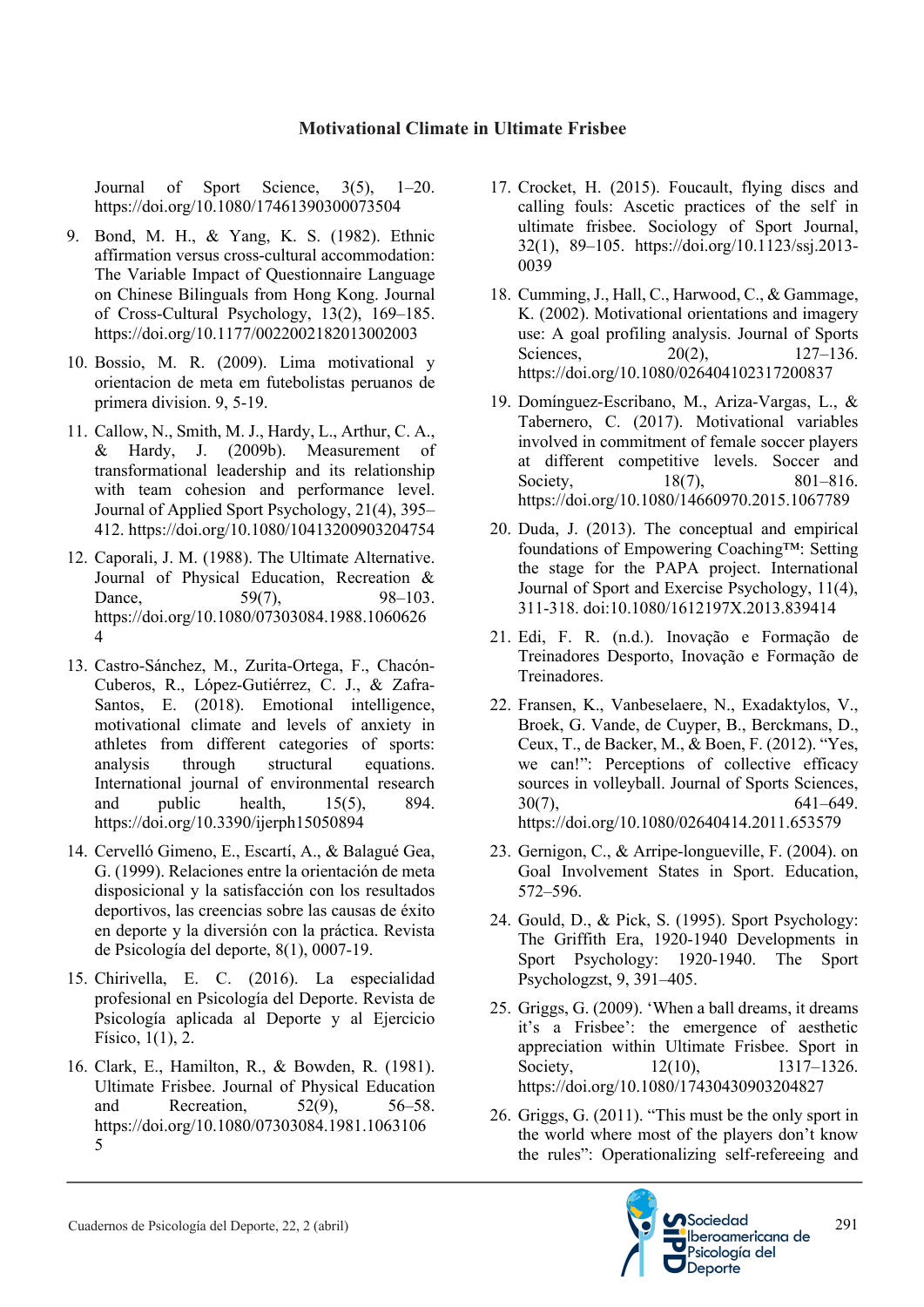the spirit of the game in UK Ultimate frisbee. Sport in Society, 14(1), 97–110. https://doi.org/10.1080/17430437.2011.530013

- 27. Hanrahan, S. J., & Biddle, S. J. H. (2002). Measurement of achievement orientations: Psychometric measures, gender, and sport differences. European Journal of Sport Science,  $2(5)$ ,  $1-12$ . https://doi.org/10.1080/17461390200072502
- 28. Harriss, D. J., MacSween, A., & Atkinson, G. (2019). Ethical standards in sport and exercise science research: 2020 update. International journal of sports medicine, 40(13), 813-817.
- 29. Hu, L. T., & Bentler, P. M. (1999). Cutoff criteria for fit indexes in covariance structure analysis: Conventional criteria versus new alternatives. Structural Equation Modeling, 6(1), 1–55. https://doi.org/10.1080/10705519909540118
- 30. Kavussanu, M., Seal, A. R., & Phillips, D. R. (2006). Observed prosocial and antisocial behaviors in male soccer teams: Age differences across adolescence and the role of motivational variables. Journal of Applied Sport Psychology, 18(4), 326–344. https://doi.org/10.1080/10413200600944108
- 31. Keegan, R., Harwood, C., Spray, C., & Lavallee, D. (2011). From "motivational climate" to "motivational atmosphere": A review of research examining the social and environmental influences on athlete motivation in sport. Sport Psychology, March, 1–69.
- 32. Lam, H., Kolbinger, O., Lames, M., & Russomanno, T. G. (2021). State Transition Modeling in Ultimate Frisbee: Adaptation of a Promising Method for Performance Analysis in Invasion Sports. Frontiers in Psychology,  $12(Mav)$ ,  $1-12$ . https://doi.org/10.3389/fpsyg.2021.664511
- 33. Lameiras, J., Almeida, P. L., & Garcia-Mas, A. (2014). Relationships between cooperation and goal orientation among male professional and semi-professional team athletes. Perceptual and Motor Skills, 119(3), 851–860. https://doi.org/10.2466/25.PMS.119c32z4
- 34. Lochbaum, M., Zazo, R., Çetinkalp, Z. K., Wright, T., Graham, K. A., & Konttinen, N. (2016). A meta-analytic review of achievement

goal orientation correlates in competitive sport: A follow-up to Lochbaum et al. (2016). Kinesiology, 48(2), 159–173. https://doi.org/10.26582/k.48.2.15

- 35. Méndez-Giménez, A., Fernández-Río, J., & Méndez-Alonso, D. (2015). Original Sport Education Model Versus Traditional Model : Effects on Motivation and Sportsmanship Modelo De Educación Deportiva Versus Modelo Tradicional : Efectos En La. Revista Internacional de Medicina y Ciencias de La Actividad Fisica y Del Deporte, 59, 449–466.
- 36. Nicholls, J. G. (1979). Quality and equality in intellectual development: The role of motivation in education. American Psychologist, 34(11), 1071–1084. https://doi.org/10.1037/0003- 066X.34.11.1071
- 37. Ntoumanis, N. (2001). Empirical links between achievement goal theory and self-determination theory in sport. Journal of Sports Sciences, 19(6), 397–409. https://doi.org/10.1080/026404101300149357
- 38. Roberts, G. C., & Treasure, D. (2012). Advances in motivation in sport and exercise. Human Kinetics.
- 39. Roberts, G. C., Treasure, D. C., & Balague, G. (1998). Achievement goals in sport: The development and validation of the perception of success questionnaire. Journal of Sports Sciences, 16(4), 337–347. https://doi.org/10.1080/02640419808559362
- 40. Romero, J. R., Baidez, M. M., & Chirivella, E. C. (2018). Entrenamiento psicológico mediante el coaching motivacional en alto rendimiento: una experiencia en marcha atlética. Revista de Psicología Aplicada Al Deporte y El Ejercicio Físico,  $3(2)$ ,  $1-9$ . https://doi.org/10.5093/rpadef2018a11
- 41. Selfriz, J. J., Duda, J. L., & Chi, L. (2016). The Relationship of Perceived Motivational Climate to Intrinsic Motivation and Beliefs about Success in Basketball. Journal of Sport and Exercise<br>Psychology. 14(4). 375–391. Psychology,  $14(4)$ , https://doi.org/10.1123/jsep.14.4.375
- 42. Smith, A. L., Balaguer, I., & Duda, J. L. (2006). Goal orientation profile differences on perceived motivational climate, perceived peer